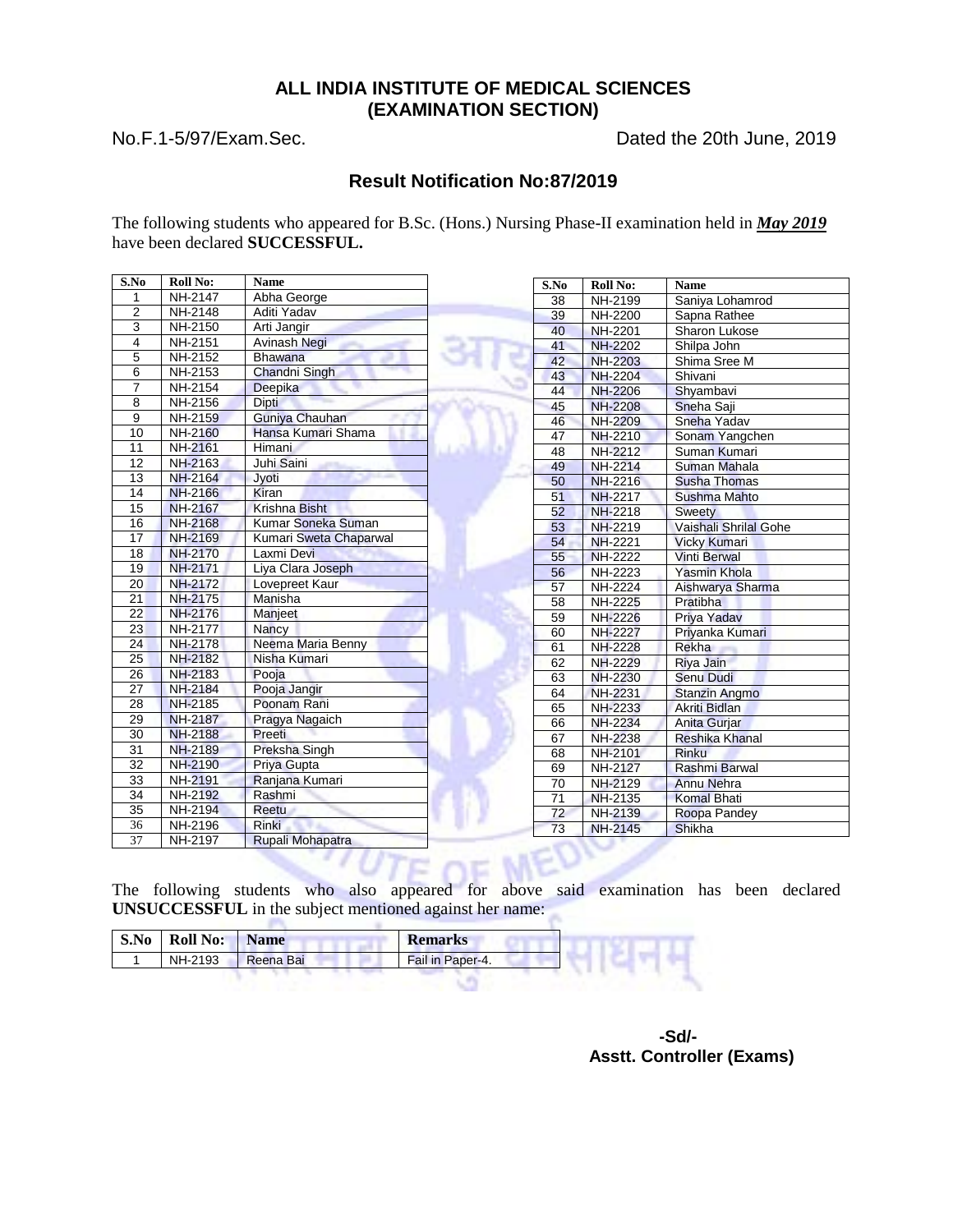|  | Result: B.Sc. (Hons.) Nursing Phase-II Examination - May 2019 |  |
|--|---------------------------------------------------------------|--|
|--|---------------------------------------------------------------|--|

|                |          |                        |      | Paper-I<br>Med. Surgical |              | Paper-II<br>Pharma, Path. & |                 |       | Paper-III<br>Comm. Health |     |              | Paper-IV<br>Comm. and Edu. |     |       | Paper-V<br>Practical |     |       | Grand<br>Total |             |
|----------------|----------|------------------------|------|--------------------------|--------------|-----------------------------|-----------------|-------|---------------------------|-----|--------------|----------------------------|-----|-------|----------------------|-----|-------|----------------|-------------|
|                |          |                        | Nsg. |                          |              | <b>Genetics</b>             |                 |       | <b>Nursing</b>            |     |              | Tech.                      |     |       | Med.Sur.Nsg.         |     |       |                |             |
| S.No.          | Roll No. | Name                   | Th.  | As.                      | <b>Total</b> | Th.                         | As.             | Total | Th.                       | As. | <b>Total</b> | Th.                        | As. | Total | Th.                  | As. | Total |                | Remarks     |
|                |          | Max.Marks              | 50   | 50                       | 100          | 50                          | 50              | 100   | 50                        | 50  | 100          | 50                         | 50  | 100   | 100                  | 100 | 200   | 600            |             |
|                |          | Pass Marks             |      |                          | 50           |                             |                 | 50    |                           |     | 50           |                            |     | 50    |                      |     | 100   |                |             |
| -1             | NH-2147  | Abha George            | 42   | 40                       | 82           | 42                          | 34              | 76    | 39                        | 39  | 78           | 36                         | 41  | 77    | 76                   | 79  | 155   | 468            | Pass        |
| $\overline{2}$ | NH-2148  | Aditi Yadav            | 36   | 38                       | 74           | 37                          | 29              | 66    | 37                        | 39  | 76           | 30                         | 38  | 68    | 62                   | 71  | 133   | 417            | Pass        |
| 3              | NH-2150  | Arti Jangir            | 39   | 33                       | 72           | 38                          | $\overline{25}$ | 63    | 38                        | 38  | 76           | 25                         | 38  | 63    | 64                   | 72  | 136   | 410            | Pass        |
| $\overline{4}$ | NH-2151  | Avinash Negi           | 35   | 32                       | 67           | 36                          | 25              | 61    | 34                        | 32  | 66           | 26                         | 35  | 61    | 62                   | 65  | 127   | 382            | Pass        |
| 5              | NH-2152  | Bhawana                | 41   | 37                       | 78           | 39                          | 30              | 69    | 34                        | 36  | 70           | 27                         | 39  | 66    | 67                   | 68  | 135   | 418            | Pass        |
| 6              | NH-2153  | Chandni Singh          | 39   | 38                       | 77           | 33                          | 29              | 62    | 36                        | 39  | 75           | 26                         | 37  | 63    | 63                   | 71  | 134   | 411            | Pass        |
| $\overline{7}$ | NH-2154  | Deepika                | 35   | 31                       | 66           | 31                          | 23              | 54    | 33                        | 35  | 68           | 22                         | 30  | 52    | 67                   | 69  | 136   | 376            | Pass        |
| 8              | NH-2156  | Dipti                  | 36   | 36                       | 72           | 39                          | 31              | 70    | 37                        | 38  | 75           | 28                         | 38  | 66    | 61                   | 73  | 134   | 417            | Pass        |
| 9              | NH-2159  | Guniya Chauhan         | 29   | 35                       | 64           | 35                          | 26              | 61    | 32                        | 34  | 66           | 22                         | 32  | 54    | 58                   | 69  | 127   | 372            | Pass        |
| 10             | NH-2160  | Hansa Kumari Shama     | 37   | 34                       | 71           | 31                          | 26              | 57    | 35                        | 33  | 68           | 20                         | 30  | 50    | 50                   | 68  | 118   | 364            | Pass        |
| 11             | NH-2161  | Himani                 | 27   | 34                       | 61           | 26                          | 24              | 50    | 33                        | 37  | 70           | 23                         | 31  | 54    | 55                   | 69  | 124   | 359            | Pass        |
| 12             | NH-2163  | Juhi Saini             | 36   | 32                       | 68           | 31                          | 25              | 56    | 37                        | 34  | 71           | 22                         | 31  | 53    | 54                   | 63  | 117   | 365            | Pass        |
| 13             | NH-2164  | Jyoti                  | 39   | 31                       | 70           | 31                          | 27              | 58    | 32                        | 36  | 68           | 26                         | 34  | 60    | 55                   | 66  | 121   | 377            | Pass        |
| 14             | NH-2166  | Kiran                  | 26   | 33                       | 59           | 27                          | 28              | 55    | 33                        | 35  | 68           | 19                         | 34  | 53    | 58                   | 64  | 122   | 357            | Pass        |
| 15             | NH-2167  | Krishna Bisht          | 37   | 32                       | 69           | 26                          | $\overline{24}$ | 50    | 37                        | 35  | 72           | 24                         | 34  | 58    | 60                   | 66  | 126   | 375            | Pass        |
| 16             | NH-2168  | Kumar Soneka Suman     | 40   | 32                       | 72           | 26                          | 24              | 50    | 35                        | 39  | 74           | 27                         | 33  | 60    | 63                   | 67  | 130   | 386            | Pass        |
| 17             | NH-2169  | Kumari Sweta Chaparwal | 39   | 37                       | 76           | 29                          | 34              | 63    | 38                        | 38  | 76           | 29                         | 38  | 67    | 62                   | 72  | 134   | 416            | Pass        |
| 18             | NH-2170  | Laxmi Devi             | 41   | 35                       | 76           | 31                          | 29              | 60    | 33                        | 39  | 72           | 27                         | 40  | 67    | 57                   | 70  | 127   | 402            | Pass        |
|                |          |                        |      |                          |              |                             |                 |       |                           |     |              |                            |     |       |                      |     |       |                | ContdPage/2 |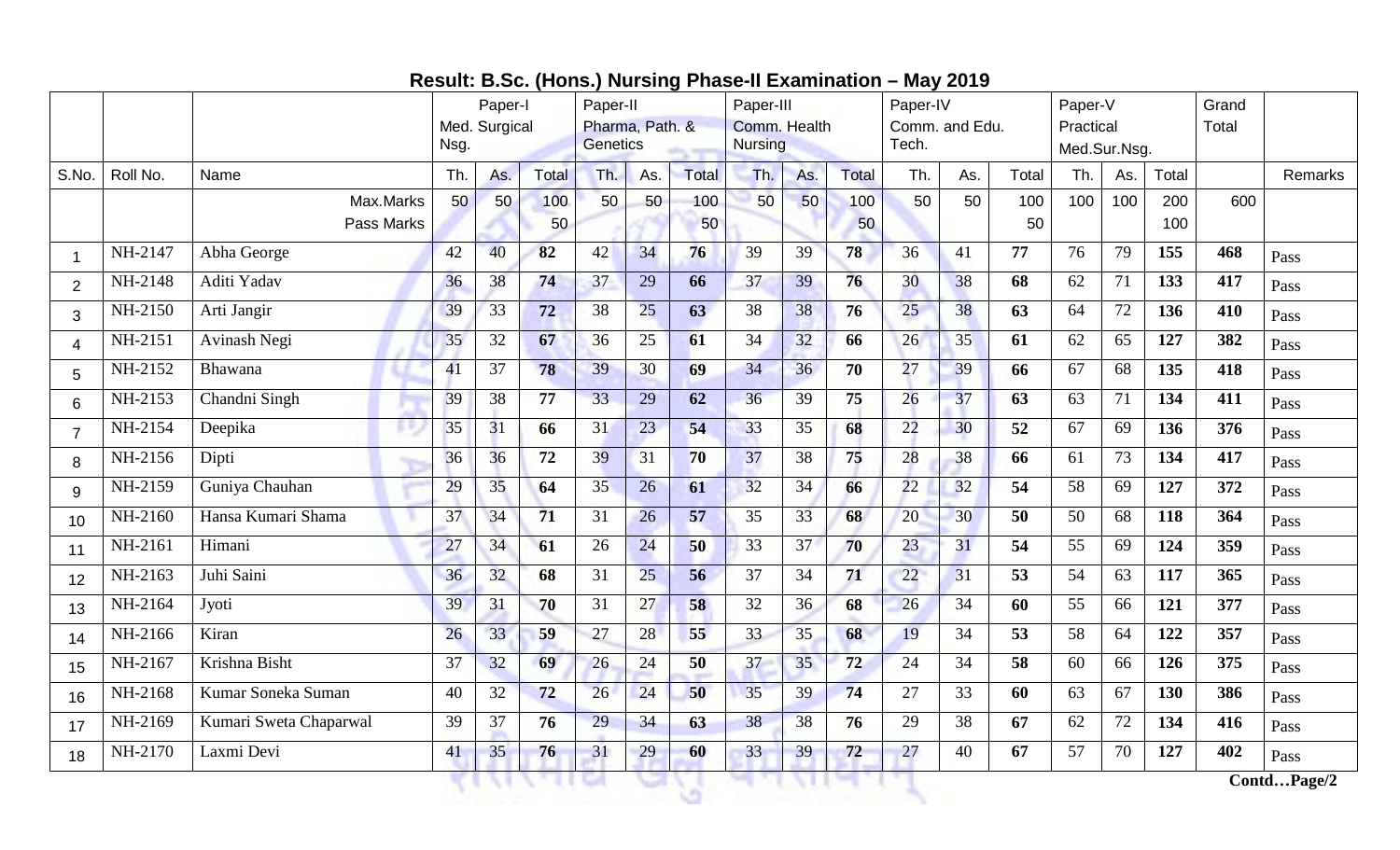# **Page No: 2 : -Result: B.Sc. (Hons.) Nursing Phase-II Examination – May 2019**

|       |          |                   |      | Paper-I         |       | Paper-II<br>Pharma, Path. & |     |       | Paper-III<br>Comm. Health |     |       | Paper-IV                |     | Paper-V |           |                 | Grand |       |                      |
|-------|----------|-------------------|------|-----------------|-------|-----------------------------|-----|-------|---------------------------|-----|-------|-------------------------|-----|---------|-----------|-----------------|-------|-------|----------------------|
|       |          |                   | Nsg. | Med. Surgical   |       | <b>Genetics</b>             |     |       | <b>Nursing</b>            |     |       | Comm. and Edu.<br>Tech. |     |         | Practical | Med.Sur.Nsg.    |       | Total |                      |
| S.No. | Roll No. | Name              | Th.  | As.             | Total | Th.                         | As. | Total | Th.                       | As. | Total | Th.                     | As. | Total   | Th.       | As.             | Total |       | <b>Remarks</b>       |
|       |          | Max.Marks         | 50   | 50              | 100   | 50                          | 50  | 100   | 50                        | 50  | 100   | 50                      | 50  | 100     | 100       | 100             | 200   | 600   |                      |
|       |          | Pass Marks        |      |                 | 50    |                             |     | 50    |                           |     | 50    |                         |     | 50      |           |                 | 100   |       |                      |
| 19    | NH-2171  | Liya Clara Joseph | 43   | 38              | 81    | 34                          | 35  | 69    | 35                        | 40  | 75    | 31                      | 43  | 74      | 76        | 77              | 153   | 452   | Pass                 |
| 20    | NH-2172  | Lovepreet Kaur    | 39   | 35              | 74    | 38                          | 35  | 73    | 38                        | 41  | 79    | 35                      | 39  | 74      | 57        | 74              | 131   | 431   | Pass                 |
| 21    | NH-2175  | Manisha           | 35   | 33              | 68    | 33                          | 31  | 64    | 37                        | 39  | 76    | 27                      | 34  | 61      | 59        | 67              | 126   | 395   | Pass                 |
| 22    | NH-2176  | Manjeet           | 40   | 36              | 76    | 38                          | 32  | 70    | 37                        | 38  | 75    | 32                      | 42  | 74      | 74        | 72              | 146   | 441   | Pass                 |
| 23    | NH-2177  | Nancy             | 38   | 33              | 71    | 37                          | 29  | 66    | 35                        | 35  | 70    | 28                      | 34  | 62      | 63        | 65              | 128   | 397   | Pass                 |
| 24    | NH-2178  | Neema Maria Benny | 41   | $\overline{33}$ | 74    | 36                          | 35  | 71    | 38                        | 39  | 77    | 29                      | 36  | 65      | 69        | $\overline{73}$ | 142   | 429   | Pass                 |
| 25    | NH-2182  | Nisha Kumari      | 36   | 35              | 71    | 27                          | 26  | 53    | 35                        | 36  | 71    | 26                      | 32  | 58      | 56        | 63              | 119   | 372   | Pass                 |
| 26    | NH-2183  | Pooja             | 37   | 34              | 71    | 28                          | 29  | 57    | 35                        | 38  | 73    | 25                      | 34  | 59      | 68        | 65              | 133   | 393   | Pass                 |
| 27    | NH-2184  | Pooja Jangir      | 35   | 36              | 71    | 32                          | 29  | 61    | 32                        | 36  | 68    | 25                      | 31  | 56      | 64        | 70              | 134   | 390   | Pass                 |
| 28    | NH-2185  | Poonam Rani       | 30   | 34              | 64    | 32                          | 24  | 56    | 32                        | 34  | 66    | 24                      | 34  | 58      | 57        | 65              | 122   | 366   | Pass                 |
| 29    | NH-2187  | Pragya Nagaich    | 41   | 35              | 76    | 36                          | 30  | 66    | 38                        | 40  | 78    | 30                      | 36  | 66      | 63        | 65              | 128   | 414   | Pass                 |
| 30    | NH-2188  | Preeti            | 34   | 35              | 69    | 37                          | 32  | 69    | 38                        | 37  | 75    | 30                      | 34  | 64      | 64        | 66              | 130   | 407   | Pass                 |
| 31    | NH-2189  | Preksha Singh     | 35   | 36              | 71    | 35                          | 27  | 62    | 36                        | 36  | 72    | 25                      | 36  | 61      | 58        | 69              | 127   | 393   | Pass                 |
| 32    | NH-2190  | Priya Gupta       | 38   | 34              | 72    | 32                          | 26  | 58    | 29                        | 30  | 59    | 23                      | 31  | 54      | 59        | 65              | 124   | 367   | Pass                 |
| 33    | NH-2191  | Ranjana Kumari    | 32   | 35              | 67    | 34                          | 29  | 63    | 36                        | 36  | 72    | 28                      | 34  | 62      | 57        | 68              | 125   | 389   | Pass                 |
| 34    | NH-2192  | Rashmi            | 39   | 35              | 74    | 38                          | 35  | 73    | 36                        | 41  | 77    | 31                      | 35  | 66      | 61        | 70              | 131   | 421   | Pass                 |
| 35    | NH-2193  | Reena Bai         | 34   | 30              | 64    | 28                          | 22  | 50    | 29                        | 33  | 62    | 17                      | 25  | 42      | 53        | 66              | 119   | 337   | Fail in P-4          |
| 36    | NH-2194  | Reetu             | 34   | 34              | 68    | 35                          | 30  | 65    | 33                        | 37  | 70    | 27                      | 36  | 63      | 68        | 70              | 138   | 404   | Pass                 |
|       |          |                   |      |                 |       |                             |     |       |                           |     |       |                         |     |         |           |                 |       |       | ContdPage $\sqrt{3}$ |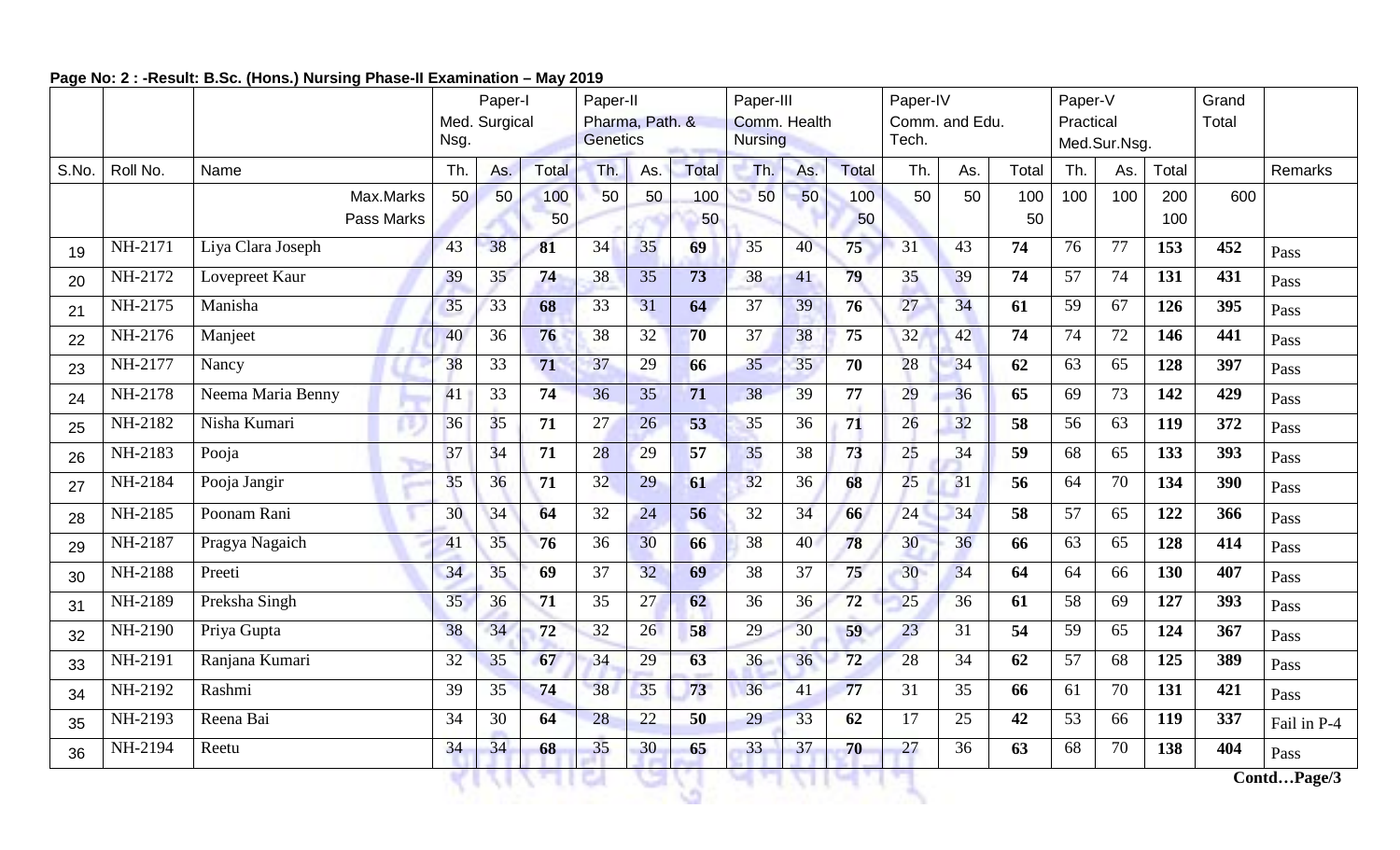### **Page No: 3: - Result: B.Sc. (Hons.) Nursing Phase-II Examination – May 2019**

|       |                |                      |            |     | Paper-I |                    | Paper-II                           |     |       | Paper-III                      |     |       | Paper-IV                |     |       | Paper-V                   |     |       | Grand |         |
|-------|----------------|----------------------|------------|-----|---------|--------------------|------------------------------------|-----|-------|--------------------------------|-----|-------|-------------------------|-----|-------|---------------------------|-----|-------|-------|---------|
|       |                |                      |            |     |         | Med. Surgical Nsg. | Pharma, Path. &<br><b>Genetics</b> |     |       | Comm. Health<br><b>Nursing</b> |     |       | Comm. and Edu.<br>Tech. |     |       | Practical<br>Med.Sur.Nsg. |     |       | Total |         |
|       |                |                      |            |     |         |                    |                                    |     |       |                                |     |       |                         |     |       |                           |     |       |       |         |
| S.No. | Roll No.       | Name                 |            | Th. | As.     | <b>Total</b>       | Th.                                | As. | Total | Th.                            | As. | Total | Th.                     | As. | Total | Th.                       | As. | Total |       | Remarks |
|       |                |                      | Max.Marks  | 50  | 50      | 100                | 50                                 | 50  | 100   | 50                             | 50  | 100   | 50                      | 50  | 100   | 100                       | 100 | 200   | 600   |         |
|       |                |                      | Pass Marks |     |         | 50                 |                                    |     | 50    |                                |     | 50    |                         |     | 50    |                           |     | 100   |       |         |
| 37    | NH-2196        | Rinki                |            | 41  | 38      | 79                 | 36                                 | 33  | 69    | 36                             | 40  | 76    | 30                      | 41  | 71    | 74                        | 73  | 147   | 442   | Pass    |
| 38    | NH-2197        | Rupali Mohapatra     |            | 41  | 36      | 77                 | 37                                 | 31  | 68    | 35                             | 34  | 69    | 27                      | 34  | 61    | 63                        | 72  | 135   | 410   | Pass    |
| 39    | NH-2199        | Saniya Lohamrod      |            | 32  | 36      | 68                 | 36                                 | 28  | 64    | 37                             | 35  | 72    | 23                      | 29  | 52    | 53                        | 69  | 122   | 378   | Pass    |
| 40    | NH-2200        | Sapna Rathee         |            | 38  | 35      | 73                 | 36                                 | 26  | 62    | 38                             | 38  | 76    | 26                      | 34  | 60    | 55                        | 67  | 122   | 393   | Pass    |
| 41    | NH-2201        | <b>Sharon Lukose</b> |            | 36  | 39      | 75                 | 29                                 | 32  | 61    | 38                             | 39  | 77    | 33                      | 42  | 75    | 60                        | 73  | 133   | 421   | Pass    |
| 42    | NH-2202        | Shilpa John          |            | 42  | 40      | 82                 | 39                                 | 35  | 74    | 37                             | 41  | 78    | 33                      | 44  | 77    | 76                        | 73  | 149   | 460   | Pass    |
| 43    | NH-2203        | Shima Sree M         |            | 38  | 39      | 77                 | 36                                 | 35  | 71    | 33                             | 40  | 73    | 29                      | 35  | 64    | 71                        | 67  | 138   | 423   | Pass    |
| 44    | NH-2204        | Shivani              |            | 40  | 38      | 78                 | 35                                 | 33  | 68    | 39                             | 40  | 79    | 28                      | 38  | 66    | 72                        | 70  | 142   | 433   | Pass    |
| 45    | NH-2206        | Shyambavi            |            | 37  | 36      | 73                 | 35                                 | 32  | 67    | 35                             | 38  | 73    | 25                      | 38  | 63    | 66                        | 64  | 130   | 406   | Pass    |
| 46    | <b>NH-2208</b> | Sneha Saji           |            | 42  | 39      | 81                 | 38                                 | 35  | 73    | 37                             | 39  | 76    | 30                      | 38  | 68    | 72                        | 76  | 148   | 446   | Pass    |
| 47    | NH-2209        | Sneha Yadav          |            | 34  | 33      | 67                 | 26                                 | 24  | 50    | 34                             | 34  | 68    | 25                      | 32  | 57    | 62                        | 67  | 129   | 371   | Pass    |
| 48    | NH-2210        | Sonam Yangchen       |            | 34  | 36      | 70                 | 34                                 | 28  | 62    | 32                             | 36  | 68    | 26                      | 36  | 62    | 58                        | 74  | 132   | 394   | Pass    |
| 49    | NH-2212        | Suman Kumari         |            | 28  | 34      | 62                 | 35                                 | 27  | 62    | 34                             | 35  | 69    | 25                      | 34  | 59    | 53                        | 66  | 119   | 371   | Pass    |
| 50    | NH-2214        | Suman Mahala         |            | 35  | 35      | 70                 | 34                                 | 24  | 58    | 32                             | 35  | 67    | 23                      | 34  | 57    | 51                        | 60  | 111   | 363   | Pass    |
| 51    | NH-2216        | <b>Susha Thomas</b>  |            | 44  | 38      | 82                 | 37                                 | 34  | 71    | 34                             | 39  | 73    | 29                      | 40  | 69    | 66                        | 74  | 140   | 435   | Pass    |
| 52    | NH-2217        | Sushma Mahto         |            | 37  | 34      | 71                 | 33                                 | 30  | 63    | 32                             | 36  | 68    | 29                      | 33  | 62    | 62                        | 71  | 133   | 397   | Pass    |
| 53    | NH-2218        | Sweety               |            | 39  | 38      | 77                 | 39                                 | 34  | 73    | 38                             | 38  | 76    | 29                      | 35  | 64    | 76                        | 71  | 147   | 437   | Pass    |

 **Contd…Page/4**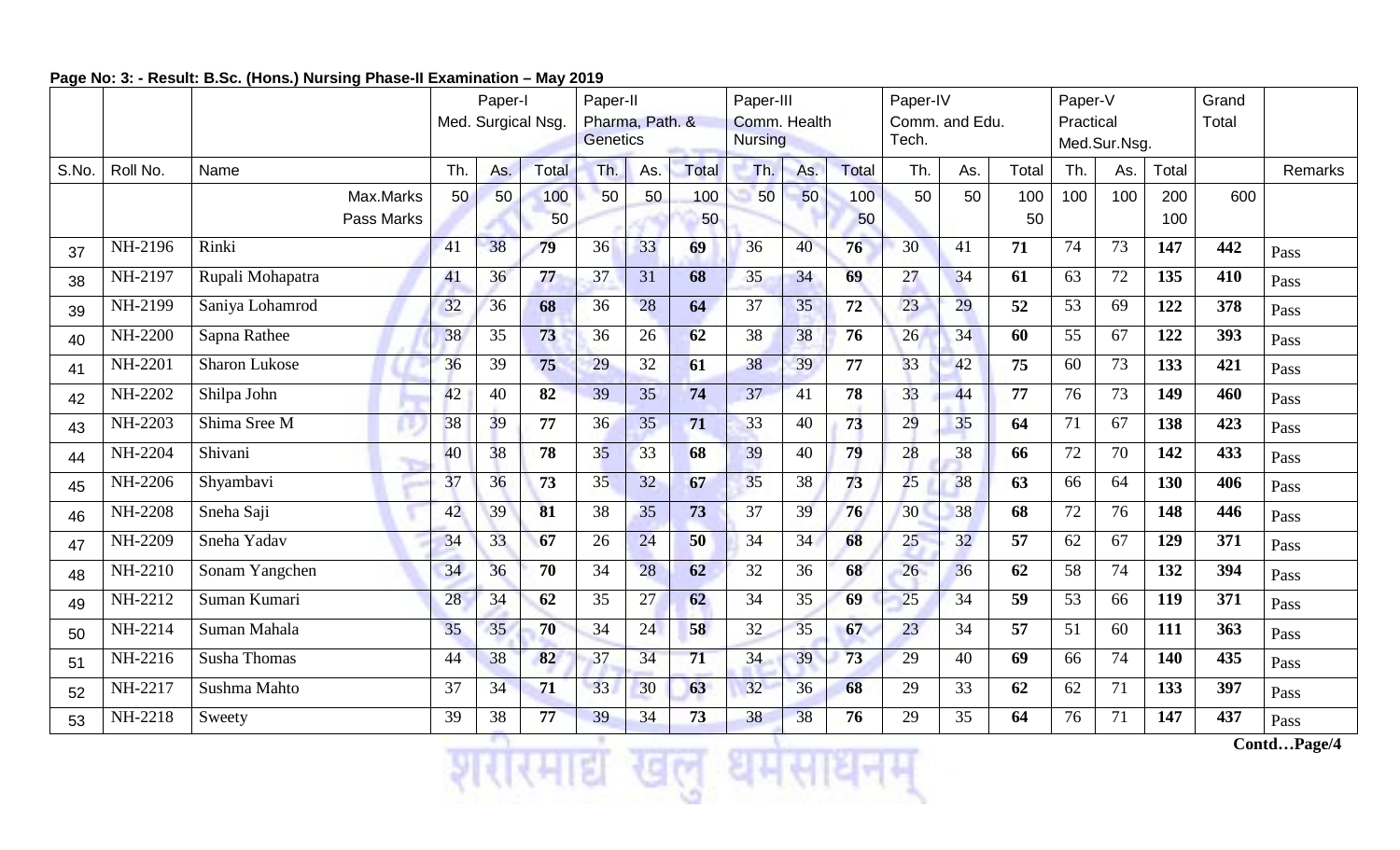|       |          |                       | Paper-II<br>Pharma, Path. &<br><b>Genetics</b> |     |                 | Paper-III<br>Comm. Health<br><b>Nursing</b> |     |     | Paper-IV<br>Comm. and Edu. Tech. | Paper-V<br>Practical | Med.Sur.Nsg. |              | Grand<br>Total |     |       |     |     |       |     |         |
|-------|----------|-----------------------|------------------------------------------------|-----|-----------------|---------------------------------------------|-----|-----|----------------------------------|----------------------|--------------|--------------|----------------|-----|-------|-----|-----|-------|-----|---------|
| S.No. | Roll No. | Name                  |                                                | Th. | As.             | Total                                       | Th. | As. | Total                            | Th.                  | As.          | <b>Total</b> | Th.            | As. | Total | Th. | As. | Total |     | Remarks |
|       |          |                       | Max.Marks                                      | 50  | 50              | 100                                         | 50  | 50  | 100                              | 50                   | 50           | 100          | 50             | 50  | 100   | 100 | 100 | 200   | 600 |         |
|       |          |                       | Pass Marks                                     |     |                 | 50                                          |     |     | 50                               |                      |              | 50           |                |     | 50    |     |     | 100   |     |         |
| 54    | NH-2219  | Vaishali Shrilal Gohe |                                                | 41  | 36              | 77                                          | 38  | 31  | 69                               | 39                   | 37           | 76           | 28             | 40  | 68    | 69  | 72  | 141   | 431 | Pass    |
| 55    | NH-2221  | Vicky Kumari          |                                                | 36  | 32              | 68                                          | 34  | 27  | 61                               | 38                   | 35           | 73           | 25             | 31  | 56    | 62  | 73  | 135   | 393 | Pass    |
| 56    | NH-2222  | Vinti Berwal          |                                                | 36  | 36              | 72                                          | 37  | 30  | 67                               | 36                   | 35           | 71           | 27             | 29  | 56    | 63  | 73  | 136   | 402 | Pass    |
| 57    | NH-2223  | Yasmin Khola          |                                                | 38  | 34              | 72                                          | 38  | 29  | 67                               | 36                   | 38           | 74           | 26             | 40  | 66    | 59  | 68  | 127   | 406 | Pass    |
| 58    | NH-2224  | Aishwarya Sharma      |                                                | 33  | 32              | 65                                          | 33  | 25  | 58                               | 35                   | 33           | 68           | 26             | 28  | 54    | 66  | 59  | 125   | 370 | Pass    |
| 59    | NH-2225  | Pratibha              |                                                | 37  | 36              | 73                                          | 35  | 28  | 63                               | 35                   | 36           | 71           | 27             | 34  | 61    | 64  | 72  | 136   | 404 | Pass    |
| 60    | NH-2226  | Priya Yadav           |                                                | 36  | 33              | 69                                          | 35  | 25  | 60                               | 33                   | 33           | 66           | 24             | 33  | 57    | 55  | 71  | 126   | 378 | Pass    |
| 61    | NH-2227  | Priyanka Kumari       |                                                | 38  | 35              | 73                                          | 36  | 31  | 67                               | 36                   | 38           | 74           | 24             | 36  | 60    | 63  | 70  | 133   | 407 | Pass    |
| 62    | NH-2228  | Rekha                 | ÷                                              | 33  | 34              | 67                                          | 34  | 30  | 64                               | 39                   | 34           | 73           | 28             | 37  | 65    | 57  | 70  | 127   | 396 | Pass    |
| 63    | NH-2229  | Riya Jain             |                                                | 34  | 35              | 69                                          | 31  | 28  | 59                               | 33                   | 34           | 67           | 26             | 34  | 60    | 54  | 73  | 127   | 382 | Pass    |
| 64    | NH-2230  | Senu Dudi             |                                                | 34  | 34              | 68                                          | 36  | 27  | 63                               | 30                   | 34           | 64           | 23             | 35  | 58    | 58  | 63  | 121   | 374 | Pass    |
| 65    | NH-2231  | <b>Stanzin Angmo</b>  |                                                | 41  | 32              | 73                                          | 30  | 23  | 53                               | 33                   | 36           | 69           | 24             | 32  | 56    | 57  | 70  | 127   | 378 | Pass    |
| 66    | NH-2233  | Akriti Bidlan         |                                                | 36  | 32              | 68                                          | 33  | 22  | 55                               | 35                   | 33           | 68           | 27             | 34  | 61    | 64  | 68  | 132   | 384 | Pass    |
| 67    | NH-2234  | Anita Gurjar          |                                                | 39  | 33              | 72                                          | 33  | 28  | 61                               | 36                   | 36           | 72           | 21             | 33  | 54    | 50  | 71  | 121   | 380 | Pass    |
| 68    | NH-2238  | Reshika Khanal        |                                                | 33  | 35              | 68                                          | 30  | 31  | 61                               | 34                   | 34           | 68           | 22             | 38  | 60    | 61  | 66  | 127   | 384 | Pass    |
| 69    | NH-2101  | Rinku                 |                                                | 39  | 34              | 73                                          | 39  | 30  | 69                               | 31                   | 38           | 69           | 27             | 34  | 61    | 63  | 63  | 126   | 398 | Pass    |
| 70    | NH-2127  | Rashmi Barwal         |                                                | 37  | 30 <sup>°</sup> | 67                                          | 33  | 27  | 60                               | 35                   | 33           | 68           | 26             | 31  | 57    | 50  | 69  | 119   | 371 | Pass    |
| 71    | NH-2129  | Annu Nehra            |                                                | 42  | 39              | 81                                          | 40  | 35  | 75                               | 38                   | 42           | 80           | 30             | 40  | 70    | 71  | 73  | 144   | 450 | Pass    |

# **Page No: 4: - Result: B.Sc. (Hons.) Nursing Phase-II Examination – May 2019**

 **Contd…Page/5**